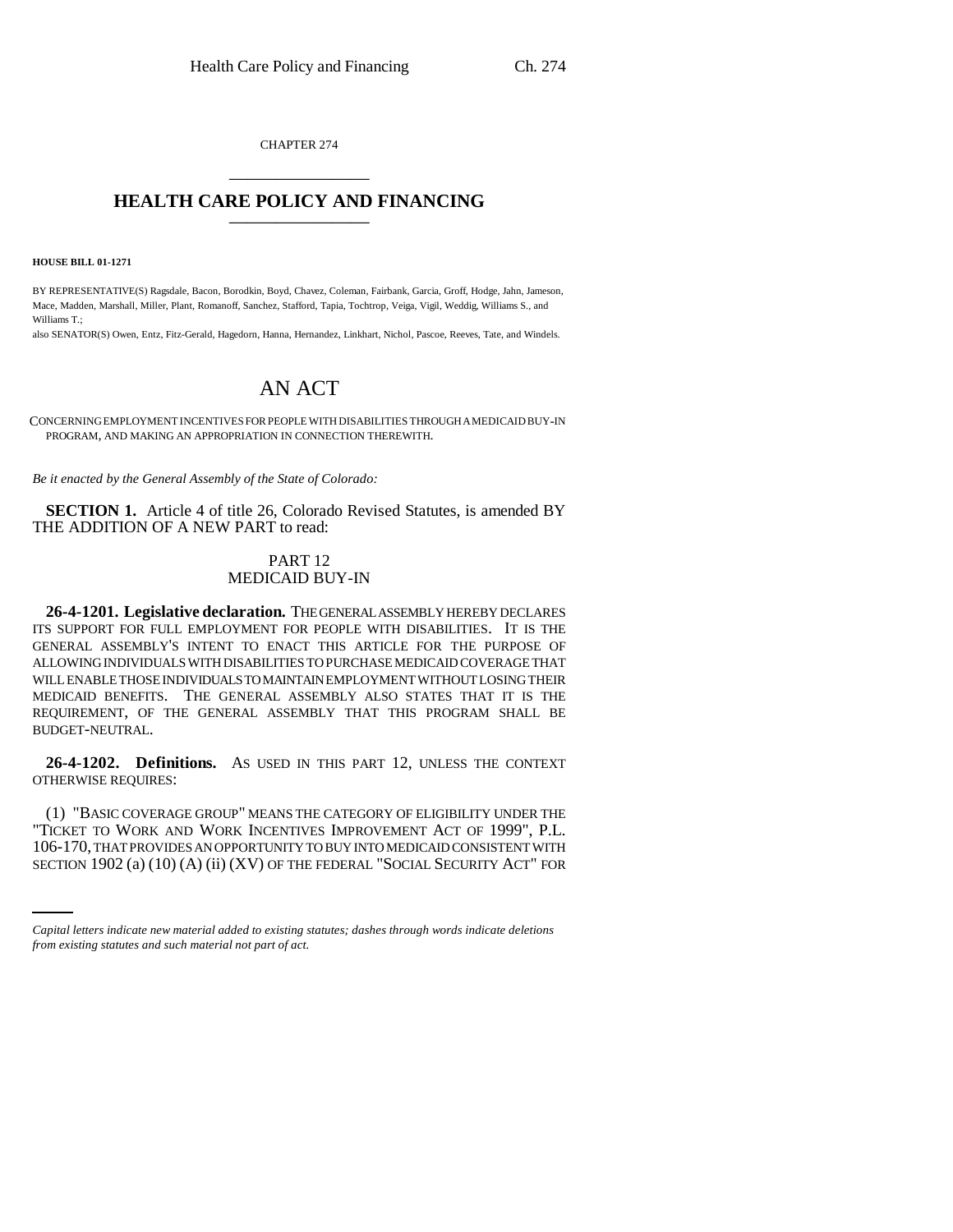### Ch. 274 Health Care Policy and Financing

WORKERS WITH DISABILITIES AT LEAST SIXTEEN YEARS OF AGE BUT LESS THAN SIXTY-FIVE YEARS OF AGE WHO, EXCEPT FOR EARNINGS, WOULD BE ELIGIBLE FOR THE SUPPLEMENTAL SECURITY INCOME PROGRAM. A PERSON WHO IS ELIGIBLE UNDER THE BASIC COVERAGE GROUP MAY ALSO BE A HOME AND COMMUNITY-BASED SERVICES WAIVER RECIPIENT.

(2) "FAMILY" MEANS AN INDIVIDUAL, THE INDIVIDUAL'S SPOUSE, AND ANY DEPENDENT CHILD OF THE INDIVIDUAL.

(3) "HEALTH INSURANCE" MEANS SURGICAL, MEDICAL, HOSPITAL, MAJOR MEDICAL, OR OTHER HEALTH SERVICE COVERAGE, INCLUDING A SELF-INSURED HEALTH PLAN, BUT DOES NOT INCLUDE HOSPITAL INDEMNITY POLICIES OR ANCILLARY COVERAGES SUCH AS INCOME CONTINUATION, LOSS OF TIME, OR ACCIDENT BENEFITS.

(4) "MEDICAID BUY-IN PROGRAM" MEANS A PROGRAM THAT GIVES DISABLED PERSONS THE OPPORTUNITY TO BUY INTO MEDICAID IF THE PERSON MEETS THE ELIGIBILITY CRITERIA SPECIFIED IN SECTION 26-4-1204.

(5) "MEDICAL IMPROVEMENT GROUP" MEANS THE CATEGORY OF ELIGIBILITY UNDER THE "TICKET TO WORK AND WORK INCENTIVES IMPROVEMENT ACT OF 1999", P.L. 106-170, THAT PROVIDES AN OPPORTUNITY TO BUY INTO MEDICAID CONSISTENT WITH SECTION 1902 (a) (10) (A)(ii)(XVI) OF THE FEDERAL "SOCIAL SECURITY ACT" FOR WORKERS WITH A MEDICALLY IMPROVED DISABILITY WHO ARE AT LEAST SIXTEEN YEARS OF AGE BUT LESS THAN SIXTY-FIVE YEARS OF AGE WHO WERE PREVIOUSLY IN THE BASIC COVERAGE GROUP AND ARE NO LONGER ELIGIBLE FOR THE BASIC COVERAGE GROUP DUE TO MEDICAL IMPROVEMENT. A PERSON WHO IS ELIGIBLE UNDER THE MEDICAL IMPROVEMENT GROUP MAY ALSO BE A HOME AND COMMUNITY-BASED SERVICES WAIVER RECIPIENT.

**26-4-1203. Waivers and amendments.** THE STATE DEPARTMENT SHALL SUBMIT TO THE FEDERAL HEALTH CARE FINANCING ADMINISTRATION AN AMENDMENT TO THE STATE MEDICAL ASSISTANCE PLAN, AND SHALL REQUEST ANY NECESSARY WAIVERS FROM THE SECRETARY OF THE FEDERAL DEPARTMENT OF HEALTH AND HUMAN SERVICES, TO PERMIT THE STATE DEPARTMENT TO EXPAND MEDICAL ASSISTANCE ELIGIBILITY AS PROVIDED IN THIS PART 12 FOR THE PURPOSE OF IMPLEMENTING A MEDICAID BUY-IN PROGRAM FOR PEOPLE WITH DISABILITIES WHO ARE IN THE BASIC COVERAGE GROUP OR THE MEDICAL IMPROVEMENT GROUP. IN ADDITION, THE STATE DEPARTMENT SHALL APPLY TO THE SECRETARY OF THE FEDERAL DEPARTMENT OF HEALTH AND HUMAN SERVICES FOR A MEDICAID INFRASTRUCTURE GRANT TO DEVELOP AND IMPLEMENT THE "TICKET TO WORK AND WORK INCENTIVES IMPROVEMENT ACT OF 1999". IF THE STATE PLAN AMENDMENT AND ALL NECESSARY WAIVERS ARE APPROVED AND IN EFFECT AND THE STATE DEPARTMENT HAS RECEIVED A MEDICAID INFRASTRUCTURE GRANT, THE STATE DEPARTMENT SHALL IMPLEMENT THE MEDICAL ASSISTANCE ELIGIBILITY EXPANSION UNDER THIS PART 12 NOT LATER THAN JULY 1, 2002, OR THREE MONTHS AFTER FULL FEDERAL APPROVAL, WHICHEVER IS LATER. IT IS THE INTENT OF THE GENERAL ASSEMBLY THAT THE MEDICAID BUY-IN PROGRAM OUTLINED IN THIS PART 12 SHALL NOT BE IMPLEMENTED IF THE STATE DEPARTMENT DOES NOT RECEIVE A MEDICAID INFRASTRUCTURE GRANT.

**26-4-1204. Medicaid buy-in - eligibility - premiums - medicaid buy-in cash fund - report.** (1) **Eligibility.** AN INDIVIDUAL IS ELIGIBLE FOR AND SHALL RECEIVE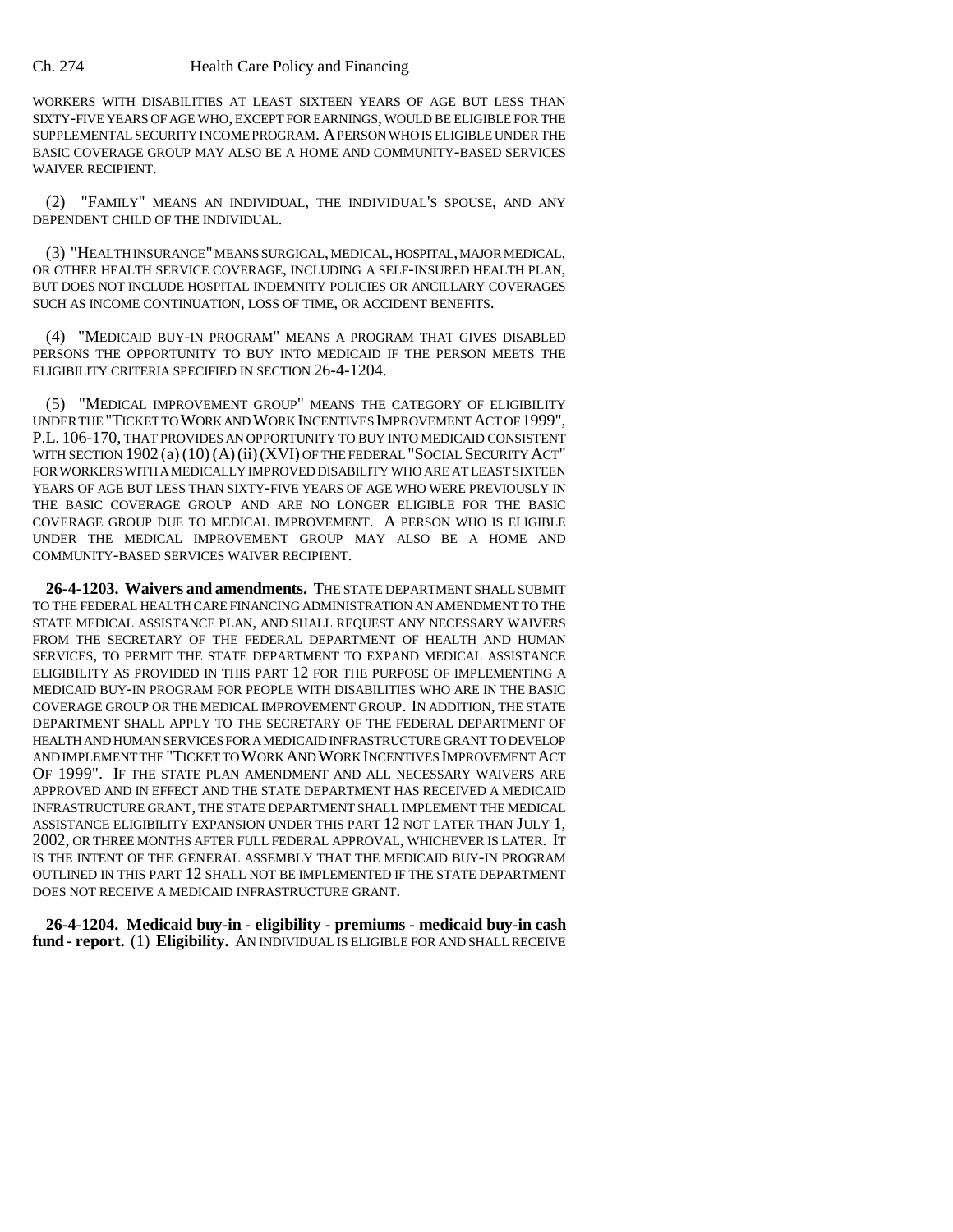MEDICAID UNDER THIS PART 12 THROUGH A MEDICAID BUY-IN PROGRAM WITHOUT LOSING ELIGIBILITY FOR MEDICAID IF ALL OF THE FOLLOWING CONDITIONS ARE MET:

(a) THE INDIVIDUAL MEETS THE REQUIREMENTS FOR THE BASIC COVERAGE GROUP OR THE INDIVIDUAL WAS PREVIOUSLY IN THE BASIC COVERAGE GROUP AND NOW MEETS THE REQUIREMENTS FOR THE MEDICAL IMPROVEMENT GROUP;

(b) THE INDIVIDUAL MAINTAINS PREMIUM PAYMENTS CALCULATED BY THE STATE DEPARTMENT IN ACCORDANCE WITH SUBSECTION (3) OF THIS SECTION, UNLESS THE INDIVIDUAL IS EXEMPTED FROM PREMIUM PAYMENTS UNDER RULES PROMULGATED BY THE MEDICAL SERVICES BOARD;

(c) THE INDIVIDUAL MEETS ALL OTHER REQUIREMENTS ESTABLISHED BY THE MEDICAL SERVICES BOARD BY RULE.

(2) THERE IS NO INCOME OR EARNED ASSET LIMITATION FOR THE MEDICAID BUY-IN PROGRAM. IN ADDITION, THERE IS NO INCOME OR EARNED ASSET LIMITATION FOR AN INDIVIDUAL WHO PARTICIPATES IN THE MEDICAID BUY-IN PROGRAM AND ALSO RECEIVES HOME AND COMMUNITY-BASED SERVICES.

(3) **Premiums.** AN INDIVIDUAL WHO IS ELIGIBLE FOR MEDICAID UNDER SUBSECTION (1) OF THIS SECTION AND WHO RECEIVES MEDICAID SHALL PAY A PREMIUM PURSUANT TO A PAYMENT SCHEDULE ESTABLISHED BY THE STATE DEPARTMENT. THE AMOUNT OF THE PREMIUM SHALL BE BASED ON A SLIDING FEE SCHEDULE ADOPTED BY RULE OF THE MEDICAL SERVICES BOARD AND SHALL BE BASED ON A PERCENTAGE OF THE INDIVIDUAL'S INCOME ADJUSTED FOR FAMILY SIZE, AND ON ANY IMPAIRMENT-RELATED WORK EXPENSES; EXCEPT THAT CONSISTENT WITH FEDERAL LAW, IF THE AMOUNT OF THE INDIVIDUAL'S ADJUSTED GROSS INCOME EXCEEDS SEVENTY-FIVE THOUSAND DOLLARS, THE INDIVIDUAL SHALL BE RESPONSIBLE FOR PAYING ONE HUNDRED PERCENT OF THE PREMIUM. SUCH RULES SHALL SPECIFY THE AMOUNT OF UNEARNED INCOME THE STATE DEPARTMENT SHALL DISREGARD IN CALCULATING THE INDIVIDUAL'S EARNED INCOME. THE RULES SETTING THE PREMIUMS AND THE SLIDING FEE SCALE SHALL BE BASED ON AN ACTUARIAL STUDY OF THE DISABLED POPULATION IN THIS STATE. THE EXPENSES OF CONDUCTING THE ACTUARIAL STUDY SHALL BE PAID OUT OF THE FEDERAL MEDICAID INFRASTRUCTURE GRANT OR OTHER GIFTS, GRANTS, AND DONATIONS RECEIVED BY THE STATE DEPARTMENT FOR SUCH PURPOSE. SUCH GIFTS, GRANTS, AND DONATIONS, THE FEDERAL MEDICAID INFRASTRUCTURE GRANT, AND ANY PREMIUMS SHALL BE CREDITED TO THE MEDICAID BUY-IN CASH FUND, WHICH FUND IS HEREBY CREATED IN THE STATE TREASURY. MONEYS IN THE MEDICAID BUY-IN CASH FUND SHALL BE APPROPRIATED BY THE GENERAL ASSEMBLY AND EXPENDED BY THE STATE DEPARTMENT FOR THE PURPOSE OF CONDUCTING IMPLEMENTATION ACTIVITIES AS DETERMINED BY THE STATE DEPARTMENT, INCLUDING CONDUCTING THE ACTUARIAL STUDY. PREMIUMS SHALL BE CREDITED TO THE FUND FOR THE PURPOSE OF OFFSETTING PROGRAM COSTS OR TO OTHERWISE ASSURE BUDGET NEUTRALITY. THE STATE DEPARTMENT SHALL SUBMIT A REPORT TO THE JOINT BUDGET COMMITTEE ON NOVEMBER 1, 2004, ON THE RESULTS OF THE ACTUARIAL STUDY AND THE FISCAL ANALYSIS OF THE PREMIUMS BASED UPON THE STUDY AND RULES ADOPTED PURSUANT TO THIS SECTION.

(4) **Private health insurance.** THE STATE DEPARTMENT SHALL, ON THE PART OF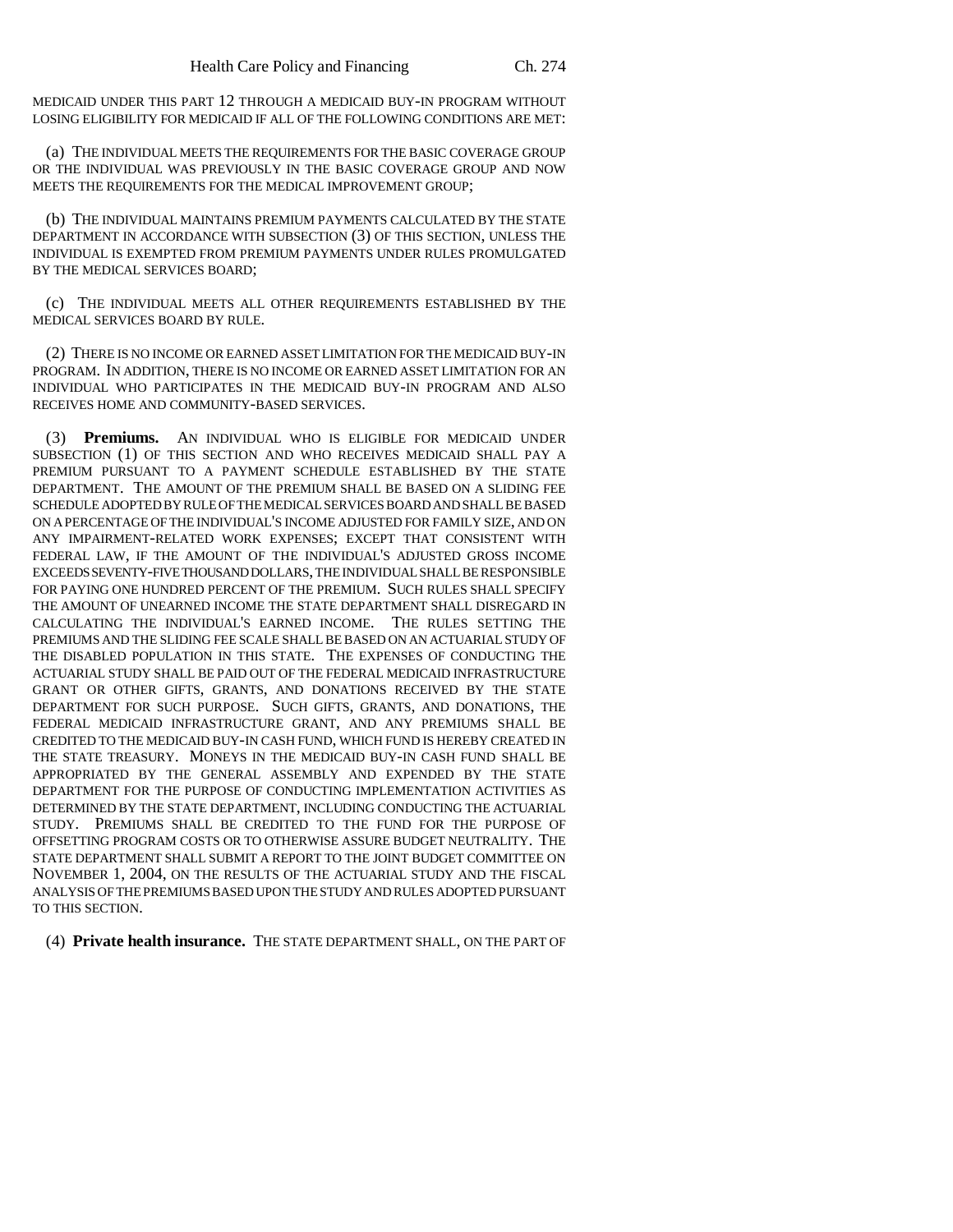### Ch. 274 Health Care Policy and Financing

AN INDIVIDUAL WHO IS ELIGIBLE FOR MEDICAID UNDER SUBSECTION (1) OF THIS SECTION, PAY PREMIUMS FOR OR PURCHASE INDIVIDUAL COVERAGE OFFERED BY THE INDIVIDUAL'S EMPLOYER IF THE STATE DEPARTMENT DETERMINES THAT PAYING THE PREMIUMS OR PURCHASING THE COVERAGE WILL NOT BE MORE COSTLY THAN PROVIDING MEDICAID.

(5) **Medicare.** IF FEDERAL FINANCIAL PARTICIPATION IS AVAILABLE, SUBJECT TO AVAILABLE APPROPRIATIONS, THE STATE DEPARTMENT MAY PAY MEDICARE PART A AND PART B PREMIUMS FOR INDIVIDUALS WHO ARE ELIGIBLE FOR MEDICARE AND FOR MEDICAID UNDER SUBSECTION (1) OF THIS SECTION.

**26-4-1205. Rule-making authority.** (1) THE MEDICAL SERVICES BOARD IS AUTHORIZED TO PROMULGATE RULES NECESSARY TO:

(a) IMPLEMENT AND TO ADMINISTER THE MEDICAID BUY-IN PROGRAM CREATED IN THIS PART 12, INCLUDING THE ESTABLISHMENT OF APPROPRIATE PREMIUM AND COST-SHARING CHARGES ON A SLIDING SCALE BASED ON INCOME. SUCH PREMIUMS AND COST-SHARING CHARGES SHALL BE BASED UPON AN ACTUARIAL STUDY OF THE DISABLED POPULATION IN THIS STATE.

(b) SET PARAMETERS FOR THE PROGRAM SO THAT IT SHALL BE BUDGET-NEUTRAL.

(2) ANY RULES ADOPTED BY THE MEDICAL SERVICES BOARD SHALL BE CONSISTENT WITH THE FEDERAL "TICKET TO WORK AND WORK INCENTIVES IMPROVEMENT ACT OF 1999", P.L. 106-170.

**26-4-1206. Availability of federal financial assistance under medical assistance.** NOTWITHSTANDING ANY OTHER PROVISION OF LAW, THIS SECTION SHALL BE IMPLEMENTED ONLY IF, AND TO THE EXTENT THAT, THE STATE DEPARTMENT DETERMINES THAT FEDERAL FINANCIAL PARTICIPATION IS AVAILABLE UNDER THE MEDICAID PROGRAM.

**SECTION 2.** 26-4-301 (1), Colorado Revised Statutes, is amended BY THE ADDITION OF A NEW PARAGRAPH to read:

**26-4-301. Optional provisions - optional groups - repeal.** (1) The federal government allows the state to select optional groups to receive medical assistance. Pursuant to federal law, any person who is eligible for medical assistance under the optional groups specified in this section shall receive both the mandatory services specified in sections 26-4-202 and 26-4-203 and the optional services specified in sections 26-4-302 and 26-4-303. Subject to the availability of federal financial aid funds, the following are the individuals or groups which Colorado has selected as optional groups to receive medical assistance pursuant to this article:

(p) INDIVIDUALS WITH DISABILITIES WHO ARE PARTICIPATING IN THE MEDICAID BUY-IN PROGRAM ESTABLISHED IN PART 12 OF THIS ARTICLE.

**SECTION 3. Appropriation.** (1) In addition to any other appropriation, there is hereby appropriated, out of any moneys in the medicaid buy-in cash fund created in section 26-4-1204 (3), Colorado Revised Statutes, to the department of health care policy and financing, for the fiscal year beginning July 1, 2001, the sum of eighty